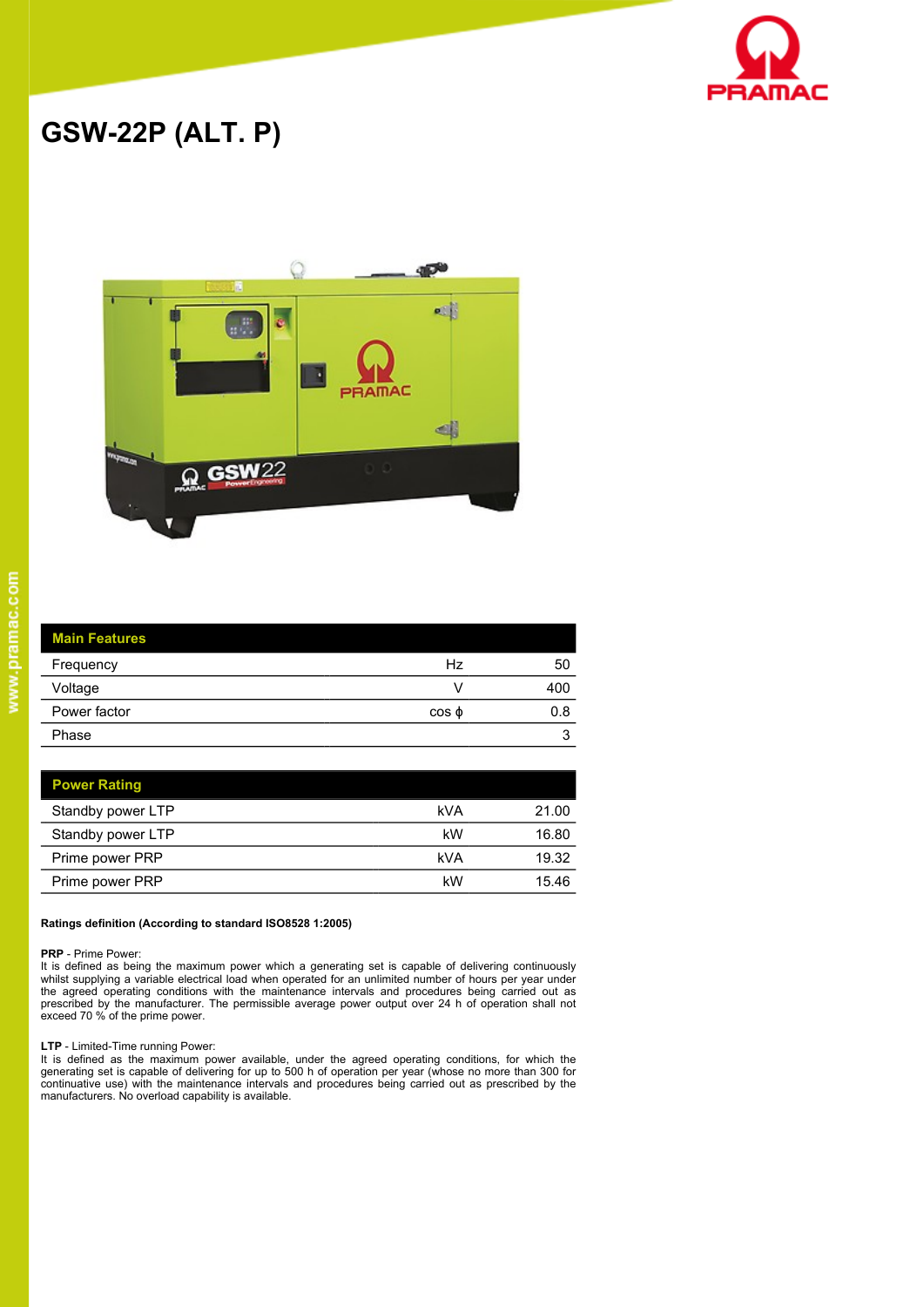| <b>Engine specifications</b>        |                 |                |
|-------------------------------------|-----------------|----------------|
| Engine manufacturer                 |                 | Perkins        |
| Model                               |                 | 404D-22G       |
| [50Hz] Exhaust emission level       |                 | Stage IIIA     |
| Engine cooling system               |                 | Water          |
| Nr. of cylinder and disposition     |                 | 4 in line      |
| Displacement                        | cm <sup>3</sup> | 2216           |
| Aspiration                          |                 | Natural        |
| Speed governor                      |                 | Mechanical     |
| Prime gross power PRP               | kW              | 18.7           |
| Maximum gross power LTP             | kW              | 20.6           |
| Oil capacity                        |                 | 10.6           |
| Coolant capacity                    |                 |                |
| Fuel                                |                 | Diesel         |
| Specific fuel consumption @ 75% PRP | g/kWh           | 238            |
| Specific fuel consumption @ PRP     | g/kWh           | 237            |
| Starting system                     |                 | Electric       |
| Starting engine capability          | kW              | $\overline{2}$ |
| Electric circuit                    | V               | 12             |



### **Engine Equipment**

### **Standards**

The above ratings represent the engine performance capabilities to conditions specified in ISO 8528/1, ISO 3046/1:1986, BS 5514/1

### **Fuel system**

Rotary type pump

### **Lube oil system**

Wet steel sump with filler and dipstick

### **Filter**

- Fuel filter
- Air filter
- Oil filter

### **Cooling system**

- Mounted radiator
- Thermostatically-controlled system with belt driven coolant pump and pusher fan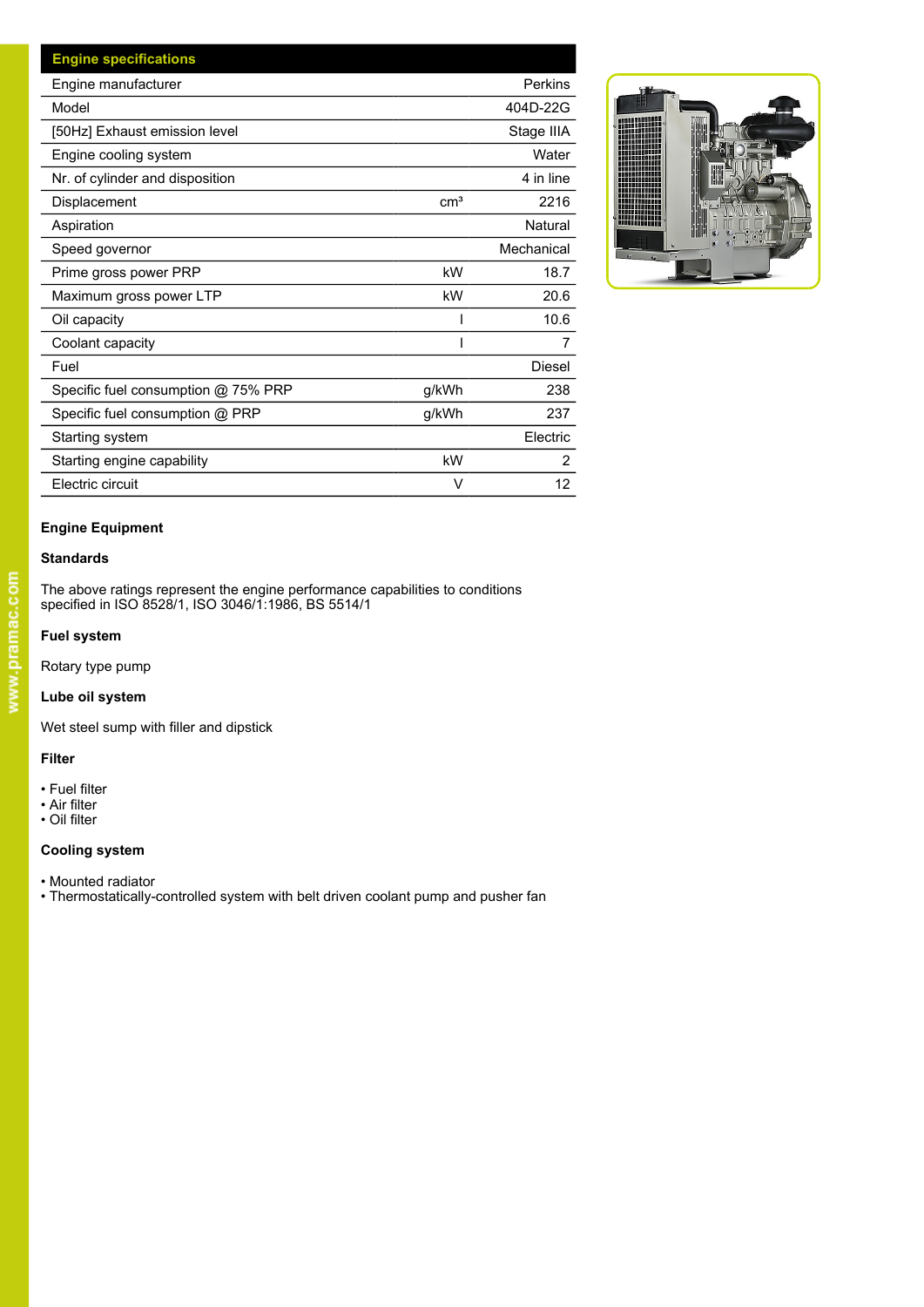| <b>Alternator Specifications</b> |                 |
|----------------------------------|-----------------|
| Alternator                       | Pramac          |
| Model                            | <b>PB18ES/4</b> |
| Voltage<br>V                     | 400             |
| Hz<br>Frequency                  | 50              |
| Power factor<br>$\cos \phi$      | 0.8             |
| Poles                            | 4               |
| Standard AVR                     | AS440           |
| $\%$<br>Voltage tolerance        |                 |
| $\%$<br>Efficiency @ 75% load    | 85.6            |
| Class                            | н               |
| IP protection                    | 22              |



### **Mechanical structure**

Robust mechanical structure which permits easy access to the connections and components during routine maintenance check-ups.

### **Voltage regulator**

### AVR - STANDARD

With this self excited control system the main stator supplies power via the Automatic Voltage Regulator (AVR) to the exciter stator. The high efficiency semiconductors of the AVR ensure positive build-up from initial low levels of residual voltage. The exciter rotor output is fed to the main rotor through a three phase full wave bridge rectifier. This rectifier is protected by a surge suppressor against surges caused, for example, by short circuit.

### **Windings & Electrical performance**

All generator stators are wound to 2/3 pitch. This eliminates triplen (3rd, 9th, 15th …) harmonics on the voltage waveform and is found to be the optimum design for troublefree supply of non-linear loads. The 2/3 pitch design avoids excessive neutral currents sometimes seen with higher winding pitches, when in parallel with the mains. A fully connected damper winding reduces oscillations during paralleling. This winding, with the 2/3 pitch and carefully selected pole and tooth designs, ensures very low waveform distortion.

### **Insulation / Impregnation**

The insulation system is class 'H'.

All wound components are impregnated with materials and processes designed specifically to provide the high build required for static windings and the high mechanical strength required for rotating components.

### **Reference standards**

Pramac Alternators meet the requirements of BS EN 60034 and the relevant sections of other national and international standards such as BS5000, VDE 0530, NEMA MG1-32, IEC34, CSA C22.2-100, AS1359.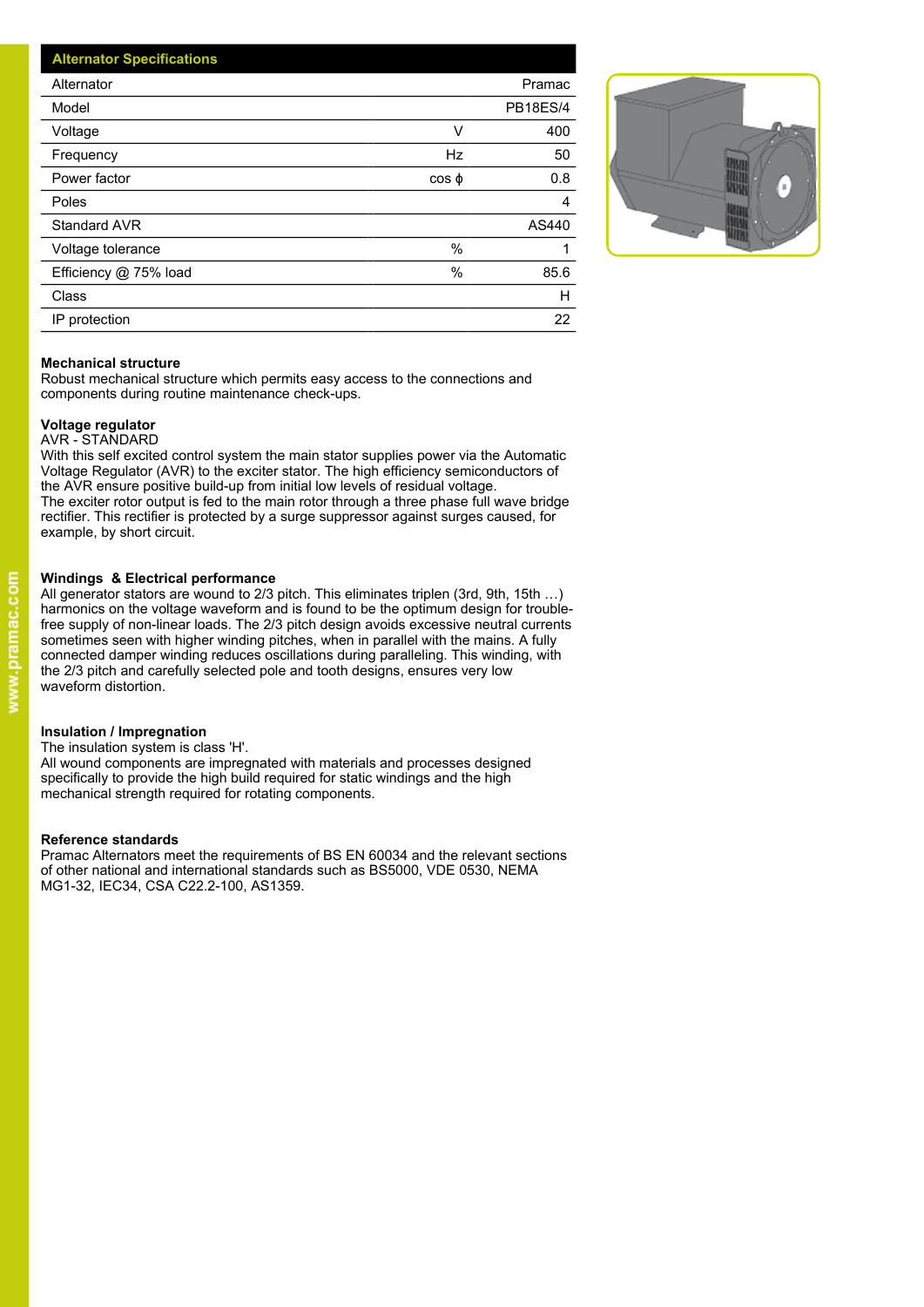### **Genset equipment**

### **BASE FRAME MADE OF WELDED STEEL PROFILE, COMPLETE WITH:**

- Anti-vibration mountings properly sized
- Welded support legs

### **PLASTIC FUEL TANK WITH THE FOLLOWING COMPONENT:**

- Filler neck
- Air breather (ventilation pipe)
- Minimum fuel level sensor

### **OIL DRAININ PIPE WITH CAP**:

• Oil draining facilities

### **ENGINE COMPLETE WITH:**

• Battery • Liquids (no fuel)

### **CANOPY**:



• Easy access to the genset for maintenance purposes thanks to: Wide lateral access doors fixed by stainless steel hinges and provided with plastic lockable handles and internal perforated galvanized steel-sheet; Detachable panels, with screws holes protected by rubber tap.

• Control panel protection door provided with suitable window and lockable handle.

• Lateral air inlet opening properly protected and soundproofed. Exhaust air outlet from

- the roof, trough wet section protected by proper grid.
- Single detachable lifting eye placed on the roof.

### **SOUNDPROOF**:

- Noise attenuation thanks to soundproofing material
- Efficient residential silencer placed inside the canopy











# www.pramac.com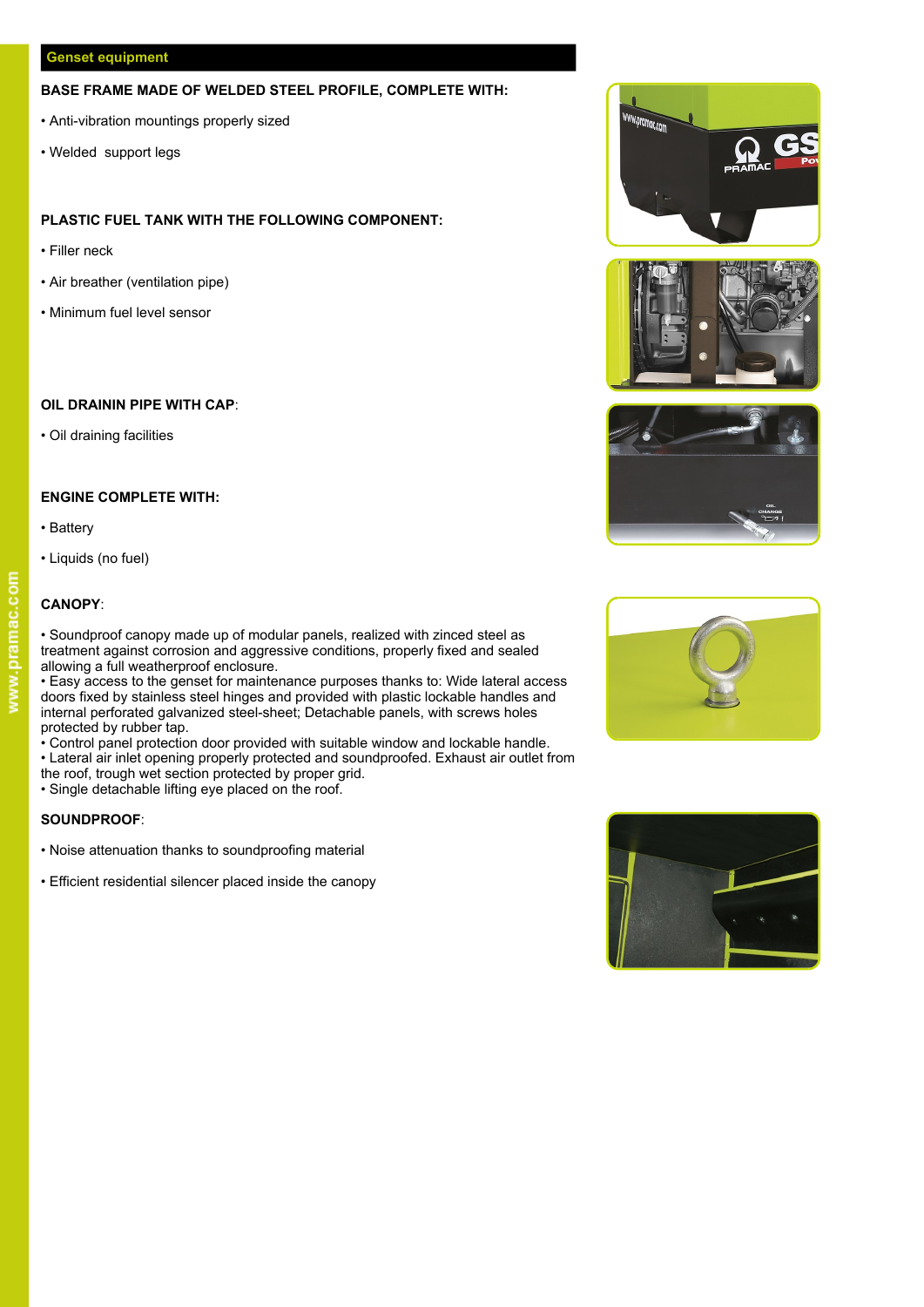| <b>Dimensional data</b> |          |      |                                    |
|-------------------------|----------|------|------------------------------------|
| Length                  | (L) mm   | 1800 |                                    |
| Width                   | $(W)$ mm | 850  | <b>ASS</b><br>$\overline{\bullet}$ |
| Height                  | $(H)$ mm | 1260 | PRAMAC                             |
| Dry weight              | Kg       | 715  | $-\frac{1}{2}$<br>$Q$ GSW          |
| Fuel tank capacity      |          | 68   |                                    |
|                         |          |      | <b>18/2</b>                        |



| <b>Autonomy</b>             |     |       |
|-----------------------------|-----|-------|
| Fuel consumption @ 75% PRP  | l/h | 3.92  |
| Fuel consumption @ 100% PRP | l/h | 5.28  |
| Running time @ 75% PRP      |     | 17.35 |
| Running time @ 100% PRP     |     | 12.88 |

| Noise level                  |      |    |  |
|------------------------------|------|----|--|
| Guaranteed noise level (LWA) | dB(A | 87 |  |
| Noise pressure level @ 7 m   | dB(A | 58 |  |
|                              |      |    |  |



| <b>Installation data</b>      |                     |      |
|-------------------------------|---------------------|------|
| Exhaust gas flow @ PRP        | m <sup>3</sup> /min | 3.64 |
| Exhaust gas temperature @ LTP |                     | 445  |
|                               |                     |      |

| <b>Electrical Data</b> |    |       |
|------------------------|----|-------|
| Battery capacity       | Ah | 70    |
| MAX current            |    | 30.31 |
| Circuit breaker        | ⌒  | 32    |

| <b>Control panel availability</b> |     |
|-----------------------------------|-----|
| AUTOMATIC CONTROL PANEL           | ACP |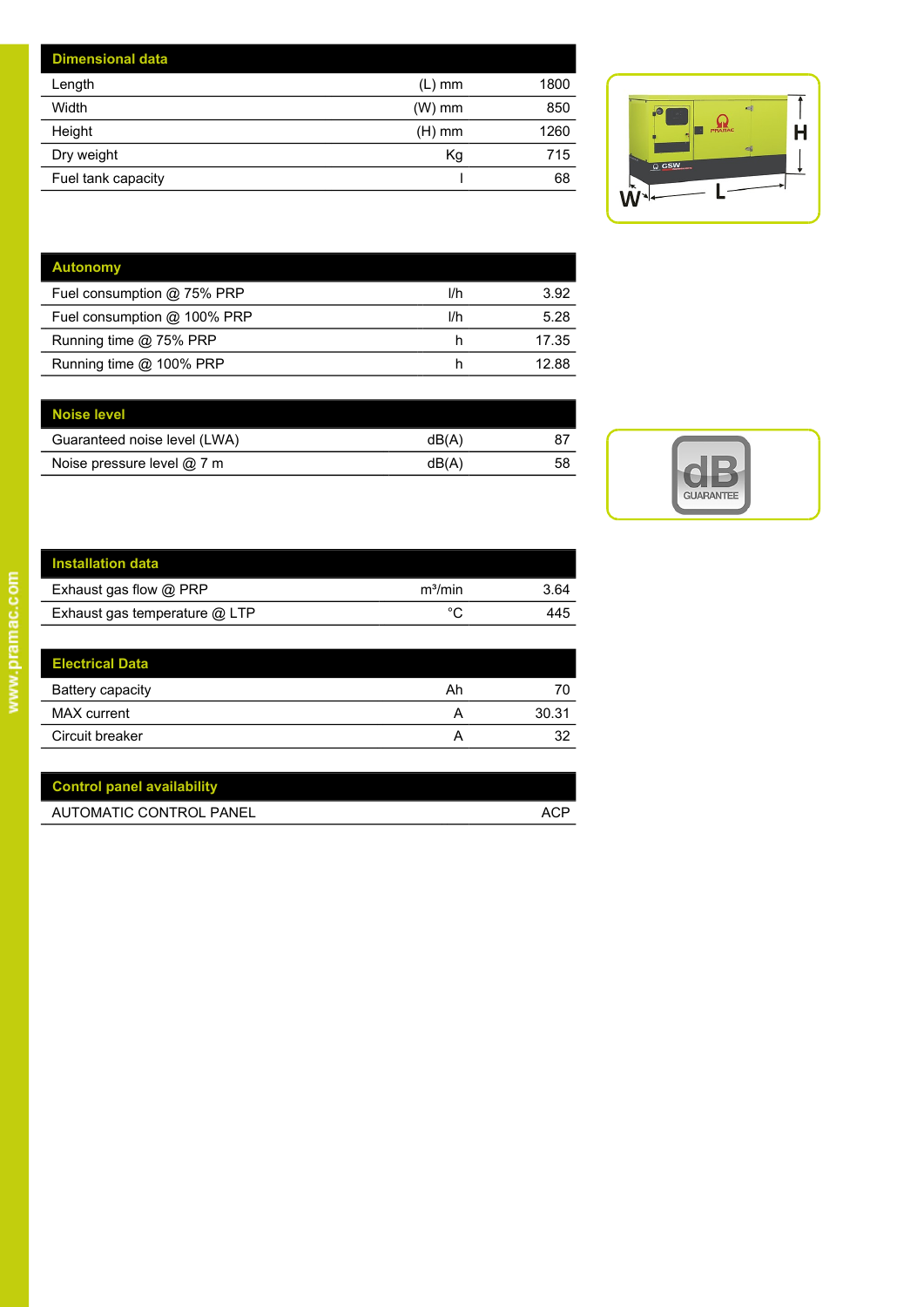### **ACP - Automatic control panel**

Mounted on the genset, complete with digital control unit AC03 for monitoring, control and protection of the generating set, protected through door with lockable handle

### **DIGITAL INSTRUMENTATION (through AC-03)**

- Generating set voltage (3 phases)
- Mains voltage
- Generating set frequency
- Generating set current (3 phases)
- Battery voltage
- Power (kVA kW kVAr) • Power factor Cos φ
- Hours-counter
- Engine speed r.p.m.
- Fuel level (%)
- Engine temperature (depending on model)

### **COMMANDS AND OTHERS**

- Four operation modes: OFF Manual starting Automatic starting Automatic test
- Pushbutton for forcing Mains contactor or Genset contactor
- Push-buttons: start/stop, fault reset, up/down/page/enter selection<br>• Remote starting availability
- Remote starting availability
- DC system disconnection switch
- Acoustic alarm
- Automatic battery charger
- RS232 Communication port
- Settable PASSWORD for protection level

### **PROTECTIONS WITH ALARM**

- Engine protections: low fuel level, low oil pressure, high engine temperature
- Genset protections: under/over voltage, overload, under/over frequency, starting failure, under/over battery voltage

### **PROTECTIONS WITH SHUTDOWN**

- Engine protections: low fuel level, low oil pressure, high engine temperature
- Genset protection: under/over voltage, overload, under/over battery voltage, battery charger failure
- Circuit breaker protection: III poles
- Earth Fault included in the control unit

### **OTHERS PROTECTIONS**

- Emergency stop button
- Panel protected through door with lockable handle









### **OUT PUT PANEL ACP**

| Plinth row for connection from ACP to LTS panel. |  |
|--------------------------------------------------|--|
| Power cables connection to Circuit Breaker.      |  |



www.pramac.com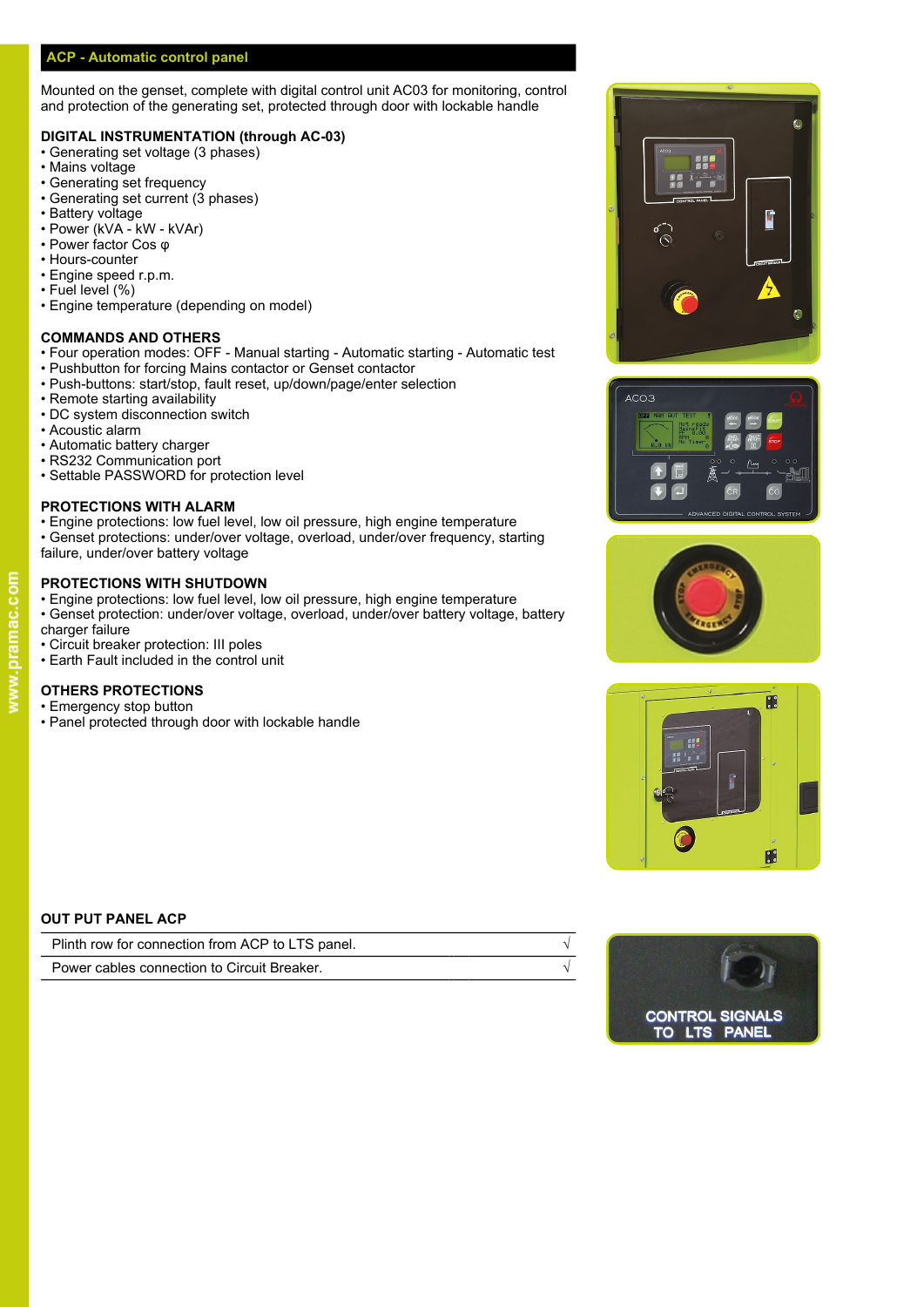| To be ordered with the equipment |
|----------------------------------|
|                                  |

## **ENGINE SUPPLEMENTS**

PHS - Coolant Pre-Heating System - available for models: ACP